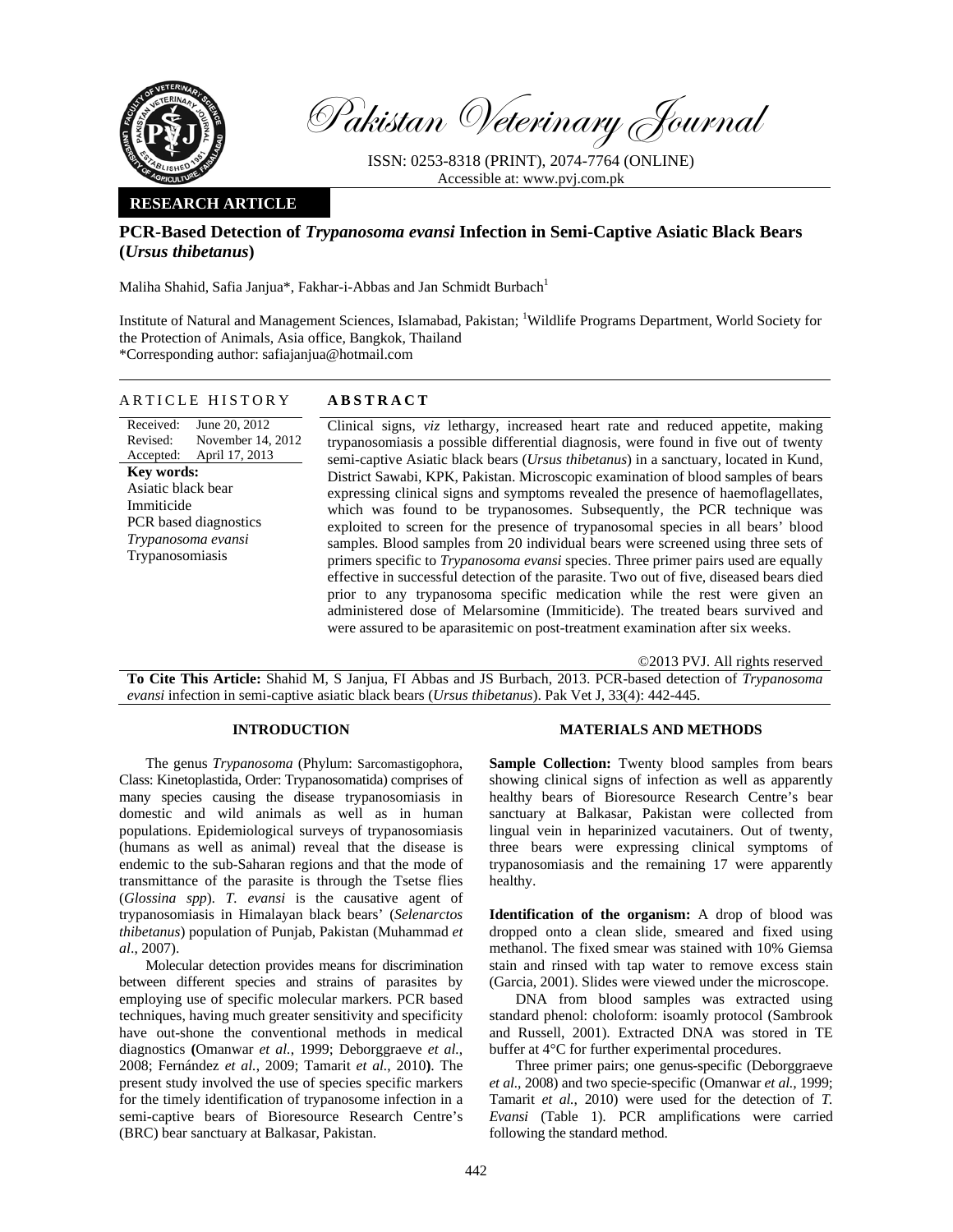

Fig. 1: Microscopic view (100 X) of slide of blood smear stained with 10% Giemsa stain showing *Trypanosoma evansi*.

PCR products were analyzed through agarose gel electrophoresis using 1.5% agarose gels stained with ethidium bromide (1 µg/mL). Gels were photographed on Alpha Innotech gel documentation system.

#### **RESULTS**

Based on clinical symptoms of trypanosomiasis in Asiatic black bear explained by Muhammad *et al.* (2007), three bears were found affected by *T. evansi*. Blood analysis revealed microcytic hypochromic anaemia, leucopenia and thrombocytopenia (Table 2). Microscopic examination of the blood samples of the three clinically sick bears revealed the presence of trypomastigote, form of trypanosome found in vertebrates in two samples (Fig.1).

PCR based screening for the parasite revealed that out of 17 apparently healthy bears two were the carriers of the *T. evansi*. Approximately 257 bp fragment was amplified using TR3/TR4 primer pair (Fig. 2), 227 bp and 205 bp fragment was amplified using pMUtec and RoTat 1.2 primers pair respectively (Fig. 3 and 4) for three clinically positive bears and two apparently healthy ones. Table 3 summarizes the detection of the parasite using three methods (clinical symptoms, microscopy and PCR), PCR based diagnostic has greater sensitivity (100%) in detection of parasites at an early stage of infection as compared to diagnostics through symptomology (60%) and microscopy (40%). Two bears (both positive for clinical symptoms, microscopic blood examination as well as PCR) were at such an advanced stage of infection that they died prior to initiation of medical treatment. Rest of three bears (all positive through PCR but only one positive through clinical signs and microscopy) were treated with melarsomine (Immiticide®) at 2.2 mg/kg in three doses over a period of 1 month. After treatment the detection methods were repeated after every two weeks, clinical symptoms disappeared during the course of medication, while microscopic examination remained positive after six weeks however PCR results took 2 months to give negative results.

## **DISCUSSION**

Trypanosomes have wide range of hosts, and are responsible for variety of diseases in mammals, reptiles, rodents as well as in amphibians (Muhammad *et al.,* 2007; Ravindran *et al.*, 2008; Da Silva *et al*., 2009, 2011a, 2011b; Fernández *et al.*, 2009; Rodrigues *et al.*, 2009; Umezawa *et al.,* 2009; Tamarit *et al.*, 2010). The



**Fig. 2:** 1.5% Agarose gel of PCR product of TR3/TR4 primer pair stained with ethidium bromide. Lane labeled M indicates the DNA ladder with eight fragments (in bp): 489, 404, 331, 242, 190, 147, 111 and 67. Lanes labeled 1,5,7,8 and 10 have PCR product of approximately 257 bp indicating the samples are positive for the parasite while rest of lanes have negative PCR results.



**Fig. 3:** Gel picture of 1.5% agarose gel of PCR product of pMUtec primer pair stained with ethidium bromide. Lane labeled M indicates the DNA ladder with eight fragments (in bp): 489, 404, 331, 242, 190, 147, 111 and 67. Lanes labeled 1,5,7,8 and 10 have amplicon of approximately 227 bp representing the presence of the parasite in samples while rest of lanes have negative PCR results.



**Fig. 4:** 1.5% Agarose gel of PCR product of RoTat 1.2 primer pair stained with ethidium bromide. Lane labeled M indicates the DNA ladder with eight fragments (in bp): 489, 404, 331, 242, 190, 147, 111 and 67. Lanes labeled 1,5,7,8 and 10 have amplified product of about 205 bp which is indicative of the fact that parasite is present in these samples while rest of lanes have negative PCR results.

confirmation of *T. evansi* as a causative agent of trypanosomiasis, with clinical sign and symptoms as pyrexia, rapid pulse rate, depression, ataxia, weakness and difficulty in breathing, in black bear population of Punjab, Pakistan was done on the basis of detailed microscopic investigation of blood samples (Muhammad *et al.*, 2007). Several antibody-based biological assays have also been employed for the detection of the specific parasite (Wuyts *et al.,* 1995; Chansiri *et al.*, 2002; Desquesnes *et al.*,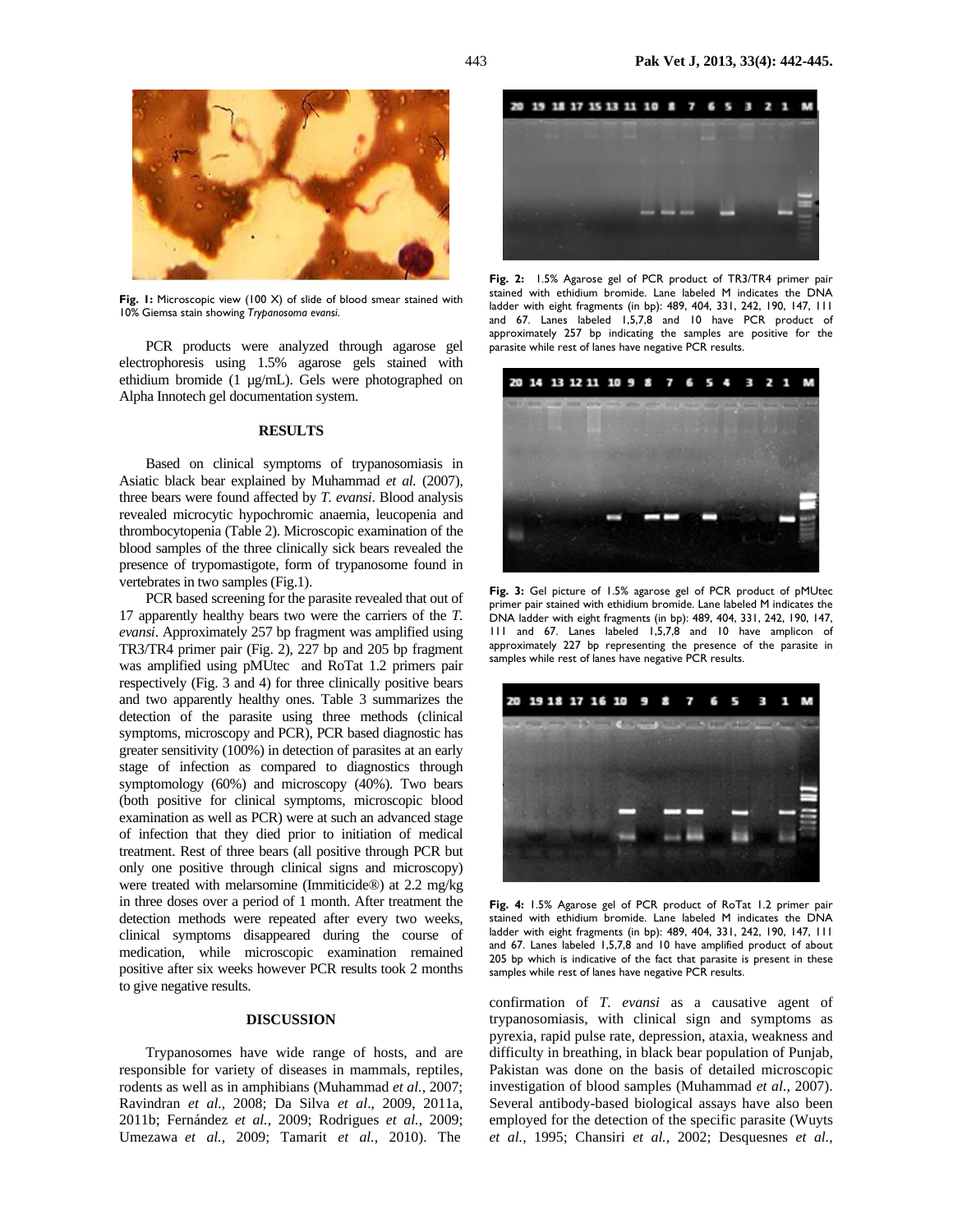**Table 1:** Primer sequences for PCR based detection of *Trypanosoma evansi* in blood samples of twenty semi captive Asiatic black bears (*Ursus thibetanus*). Ta, optimum annealing temperature for the primer pair is given in °C and amplicon size for specific primer set is given in base pairs (bp).

| Primer Name | <b>Primer Sequence</b>       | $Ta(^{\circ}C)$ | Amplicon Size (bp) | References                 |
|-------------|------------------------------|-----------------|--------------------|----------------------------|
| TR3.        | 5'-GCGCGGATTCTTTGCAGACGA-3'  | 55              | 257                | Tamarit et al. (2010)      |
| TR4         | 5'-TGCAGACACTGGAATGTTACT-3'  |                 |                    |                            |
| pMUtec F    | 5'-TGCAGACGACCTGACGCTACT-3'  | 60              | 227                | Omanwar et al. (1999)      |
| pMUtec R    | 5'-CTCCTAGAAGCTTCGGTGTCCT-3' |                 |                    |                            |
| RoTat I.2 F | 5'-GCGGGGTGTTTAAAGCAATA-3'   | 59              | 205                | Deborggraeve et al. (2008) |
| RoTatl.2 R  | 5'-ATTAGTGCTGCGTTCGGAGAGC-3' |                 |                    |                            |

**Table 2:** Comparison of different types of blood cells count of diseased bears to the normal range Test Name: Blood Complete Picture (CP)

|                                               |        | Samples | Normal Range |                 |  |
|-----------------------------------------------|--------|---------|--------------|-----------------|--|
|                                               |        |         |              |                 |  |
| WBC Count (no,/mm3)                           | 2800   | 3,700   | 3000         | 4500 - 11000    |  |
| RBC Count (mL/mm3)                            | 3.29   | 3.03    | 4.72         | $3.2 - 7.0$     |  |
| Hemoglobin (g/dL)                             | 7.2    | 6.53    | 10.7         | $6.5 - 18$      |  |
| Hematocrit (%)                                | 24     | 21      | 34           | $30 - 50$       |  |
| MCV(f)                                        | 72     | 69      | 72           | $65 - 90$       |  |
| MCH (pg)                                      | 22     | 22      | 23           | 20-28           |  |
| MCHC (g/dL)                                   | 30     | 31      | 31           | $30 - 35$       |  |
| <b>RDW-CV (%)</b>                             | 15     | 13      | 14           | $12 - 18$       |  |
| Platelets (No./ mm3)                          | 33,000 | 39,000  | 50,000       | 222,000-500,000 |  |
| Test Name: Differential Leukocyte Count (DLC) |        |         |              |                 |  |
| <b>Types of Leukocyte</b>                     |        | Samples | Normal Range |                 |  |
|                                               |        |         |              |                 |  |
| Neutrophils                                   | 51     | 46      | 41           | $35 - 65$       |  |
| Lymphocytes                                   | 47     | 42      | 54           | $25 - 50$       |  |
| Monocytes                                     |        |         |              | $2 - 11$        |  |
| Eosinophil                                    |        |         |              | $2 - 6$         |  |
| Basophil                                      |        |         |              | $0 - 1$         |  |
| Bands                                         |        |         |              | $0 - 5$         |  |

MCV = Mean Corpuscular Volume; MCH = Mean Corpuscular Hemoglobin; MCHC = Mean Corpuscular Hemoglobin Concentration; RDW-CV = Red Cell Distribution Width-Coefficient Variation.

**Table 3:** Comparative summary of results of three diagnostics method *viz* symptomatic, microscopy and PCR, employed for detection of *T*. *evansi* (n=20).

| Primers              | <b>Samples</b>            |  |  |  |                                                      |  |  |  |  |                                                                              |  |  |  |  |  |    |    |
|----------------------|---------------------------|--|--|--|------------------------------------------------------|--|--|--|--|------------------------------------------------------------------------------|--|--|--|--|--|----|----|
|                      |                           |  |  |  |                                                      |  |  |  |  |                                                                              |  |  |  |  |  | 18 | 20 |
| <b>TR3/TR4</b>       | <b>STANT</b>              |  |  |  |                                                      |  |  |  |  |                                                                              |  |  |  |  |  |    |    |
| pMUtec               | wing to                   |  |  |  |                                                      |  |  |  |  |                                                                              |  |  |  |  |  |    |    |
| RoTat <sub>1.2</sub> |                           |  |  |  |                                                      |  |  |  |  |                                                                              |  |  |  |  |  |    |    |
| $\mathcal{S}$        |                           |  |  |  | Indicate microscopically as well as PCR +ive samples |  |  |  |  | *Depicted severe sign and symptoms of trypanosomiasis (clinically confirmed) |  |  |  |  |  |    |    |
|                      | Indicate PCR +ive samples |  |  |  |                                                      |  |  |  |  | **Depicted mild sign and symptoms of trypanosomiasis (clinically doubted)    |  |  |  |  |  |    |    |
|                      | Indicate -ive samples     |  |  |  |                                                      |  |  |  |  |                                                                              |  |  |  |  |  |    |    |

**Table 4:** Sensitivity of each test is given. PCR proved to be most sensitive detection technique compared to microscopic examination and clinical symptoms.

| <b>Methods</b>              | No. of Positive Bears % Sensitivity |     |
|-----------------------------|-------------------------------------|-----|
| Symptomatic                 |                                     | 60  |
| Microscopy                  |                                     | 40  |
| <b>PCR</b>                  |                                     | 100 |
| Total No. of Diseased Bears |                                     | --  |

2009). However, the chances of false positive results are higher in most of serological methods (Ravindran *et al.,* 2008)**.** The PCR has solved the problem of sensitivity and is reported to be an efficient detection method for *T. evansi*, as it amplifies the parasite specific genome (Omanwar *et al.*, 1999; Deborggraeve *et al.*, 2008; Tamarit *et al.*, 2010). The sensitivity of a PCR based assay is stated as high as detecting a minimum of five trypanosomes per blood sample (Artama *et al.,* 1992; Ravindran *et al.,* 2008; Fernández *et al.,* 2009).

The combinations of methods were adapted to counter confirm the presence of parasite, in the group of 20 semi captive bears. PCR proved to be most sensitive technique as it gives positive results for all the infected bears unlike microscopic and symptoms based detection

which failed to detect parasite in 34% of the infected bears. The study confirms the efficacy of three primer pairs for detection of *T. evansi* in *Ursus thibetanus*. Such study for the molecular identification of *T. evansi* in semi captive bears in Pakistan will lay a foundation for further epidemiological researches on this parasite and its vectors to improve the control of future infections by allowing timely treatment of the affected individuals and targeted efforts to reduce vector prevalence.

#### **REFERENCES**

- Artama WT, MW Agey and JE Donelson, 1992. DNA comparisons of *Trypanosoma evansi* (Indonesia) and *Trypanosoma brucei spp*. Parasitology, 104: 67-74.
- Chansiri K, S Khuchareontaworn and N Sarataphan, 2002. PCR-ELISA for diagnosis of *Trypanosoma evansi* in animals and vector. Mol Cell Probes, 16: 173-177.
- Da Silva AS, L Hoehne, AA Tonin, RA Zanette, P Wolkmer, MM Costa, DP Moraes, EM Flores, JM Santurio, ST Lopes and SG Monteiro, 2009. *Trypanosoma evansi*: Levels of copper, iron and zinc in the bloodstream of infected cats. Exp Parasitol, 123: 35-38.
- Da Silva AS, LP Bellé, PE Bitencourt, HA Perez, GR Thomé, MM Costa, CB Oliveira, MM Teixeira, MB Moretto, CM Mazzanti, ST Lopes and SG Monteiro, 2011a. *Trypanosoma evansi* Adenosine